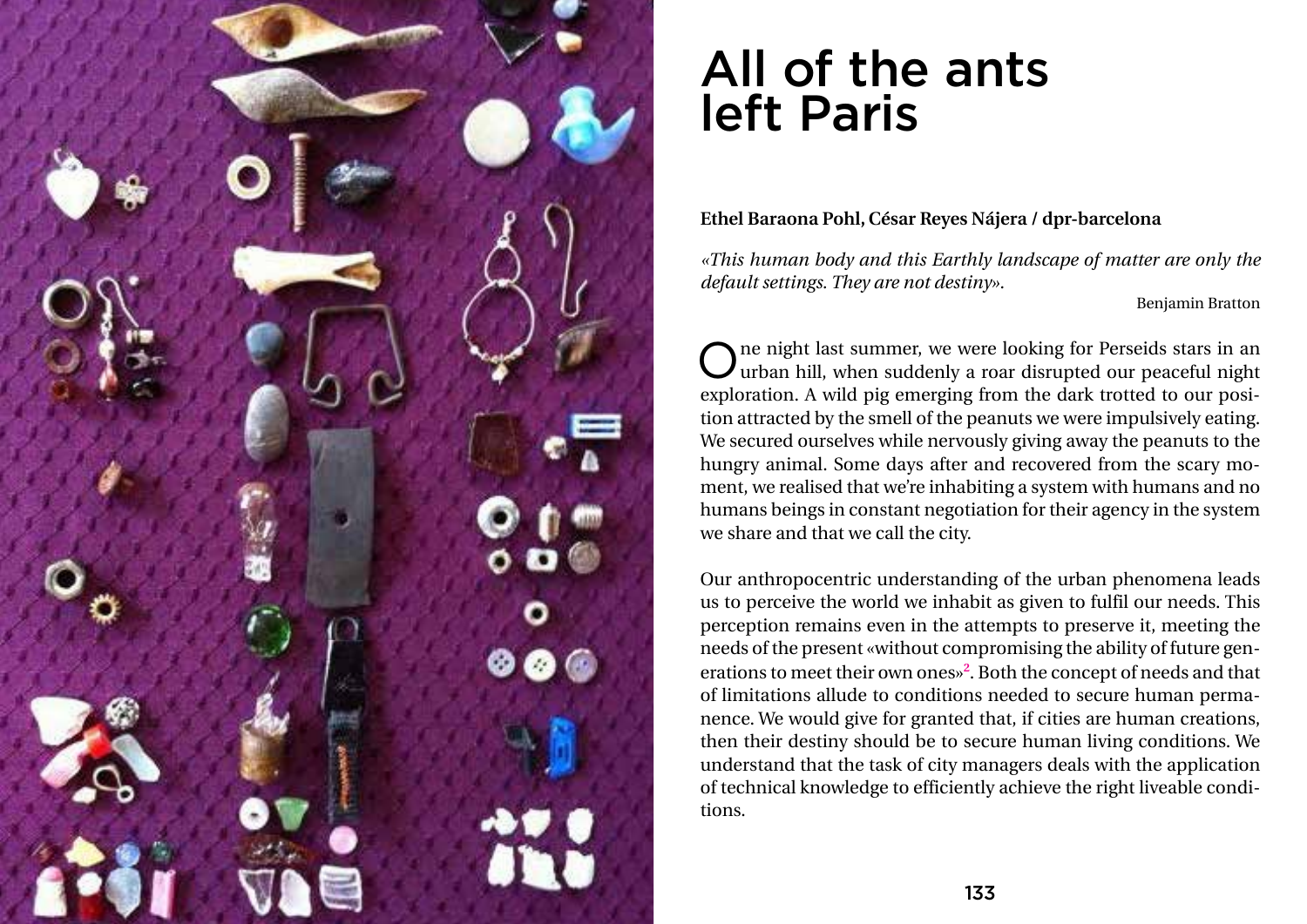In the case of architecture work, it is sublimely intended to reach the same goal, while the project rarely goes beyond the limits of the plot or construction site, except from its connections to the city grid of services. Orthodox critic in architecture is often based in such parameters to analyze the formal or spatial quality of architecture works, focusing in the creative skills of the creator while often disregarding the input of the myriad of agents who determine the characteristics of the resulting spaces. Thus architectural critics and architects in general are well trained to manage spaces, dimensions and materials, but have a scarce — if not inexistent — vocabulary to refer to change, complexity and contingency. But the complexity of actors and relations intermingled in urban systems and architecture realisations demand an upgraded terminology, a dynamic set of metrics conceived to understand and describe the scope of agents and relations giving form to the spaces we inhabit.



© Aristide Antonas

In his Urban Protocols, the Greek architect Aristide Antonas introduces concepts such as "indeterminate spaces", "diagonal commonhold", "invisible or parasitic councils", which seem more a terrain of radical literature rather than planning; it seems that such protocols address different metrics and interactions within the cities, like social trust, which are not under the scrutiny of conventional regulations. Structured as a five chapter charter**<sup>3</sup>** , they contain subversive and simple ideas to manage, through unconventional appropriation, the nooks of the city falling out of the control of city managers**<sup>4</sup>** . Naming them "protocols", and using legislative jargon is only a way to make them readable and accepted by bureaucracy. Its main purpose is to establish cluster-like micro-legislative constructions with communal functions. Surprisingly, the suggestive architectonic outcomes of Antonas' protocols are driven by the immaterial set of relations described, rather than urban spaces and their modifications.

In some way Antonas' protocols suggest the possibility to expand the scope of urban conventional metrics towards an understanding of the city under the logics of complex systems and thereby, leaving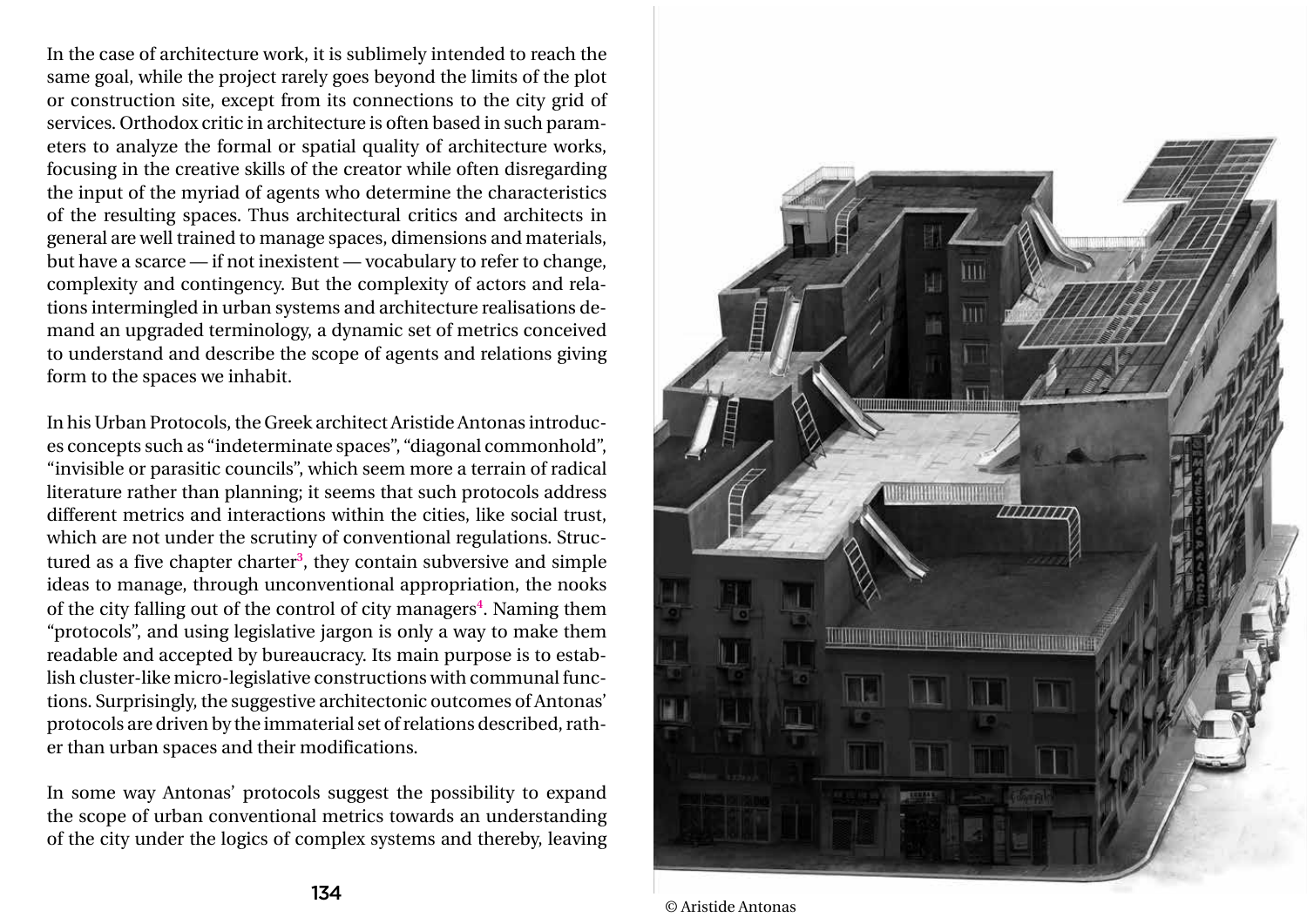space to indeterminacy, in favour of all kind of interactions which are at last, the main characteristic of the flows of information, energy and matter configuring any living system. While proposing strategies to manage this territory of the commons, they are addressed to humans; but humans with the availability to be affected. This naked humanity interacting within our cities constitute a different understanding of the purpose of architecture and its urban reality, aside from the preeminence of human being, posed instead as just another element of an ever changing environment.

A study that recognizes the city as a composite of layers which is the home to millions of species, from microbes to insects to vegetation to sapient mammals, has been recently developed by Benjamin Bratton in his proposal *The Stack*. Bratton understands the city as a «situated ecology of predation and symbiosis», matching a bacteriological tumult with sensing technologies, and just another layer itself within a wider system of platforms superimposed one to the other. This megastructure, literally circumscribing the planet, configures a sort of supermachine through a series of strata, composed by preexistent geological layers and new spaces, created in its own image; as networked ecologies, megacities, and weird technologies, among others. Bratton's Stack constitutes an attempt to understand the technical and geopolitical structures of planetary computation as a totality. Following this description, Bratton points that we could perceive the Earth itself as a spherical stack with several layers and we the humans and most of our dynamics occurring in two and only two of those layers.

«We the humans, while included in [the Stack], are not necessarily its essential agents, and our well-being is not its primary goal. After billions of years of evolution, complicated heaps of carbon-based molecules (that include us) have figured out some ways to subcontract intelligence to complicated heaps of silicon-based molecules (that include our computers). In the long run, this may be for the better– and maybe not»**<sup>5</sup>** .

Within the compendium outlined by Bratton which deals with political philosophy, architectural theory and software studies, it is remarkable the contingency of humans within a series of platforms where machine-to-machine communication could lead to the creation and further modification of newly created layers. This approach constitutes a slap in the face for the anthropocentric conceptions of the space we inhabit. Under a political understanding, Bratton's points recall some of the ideas contained in *The Cybernetic Hypothesis* by Tiqqun**<sup>6</sup>** , who describe it as a fable that has supplanted the liberal agenda from the end of the Second World War; conceiving biological, physical and social behaviours as fully programmed and re-programmable, and that finds its commercial outburst in the emergence of "Big Data" and "Smart City" narratives.

One of the concerns raised by Bratton's system of platforms, is that of the limitations of orthodoxal critical reviews of the works of architecture, when we realise the complex emergence of phenomena

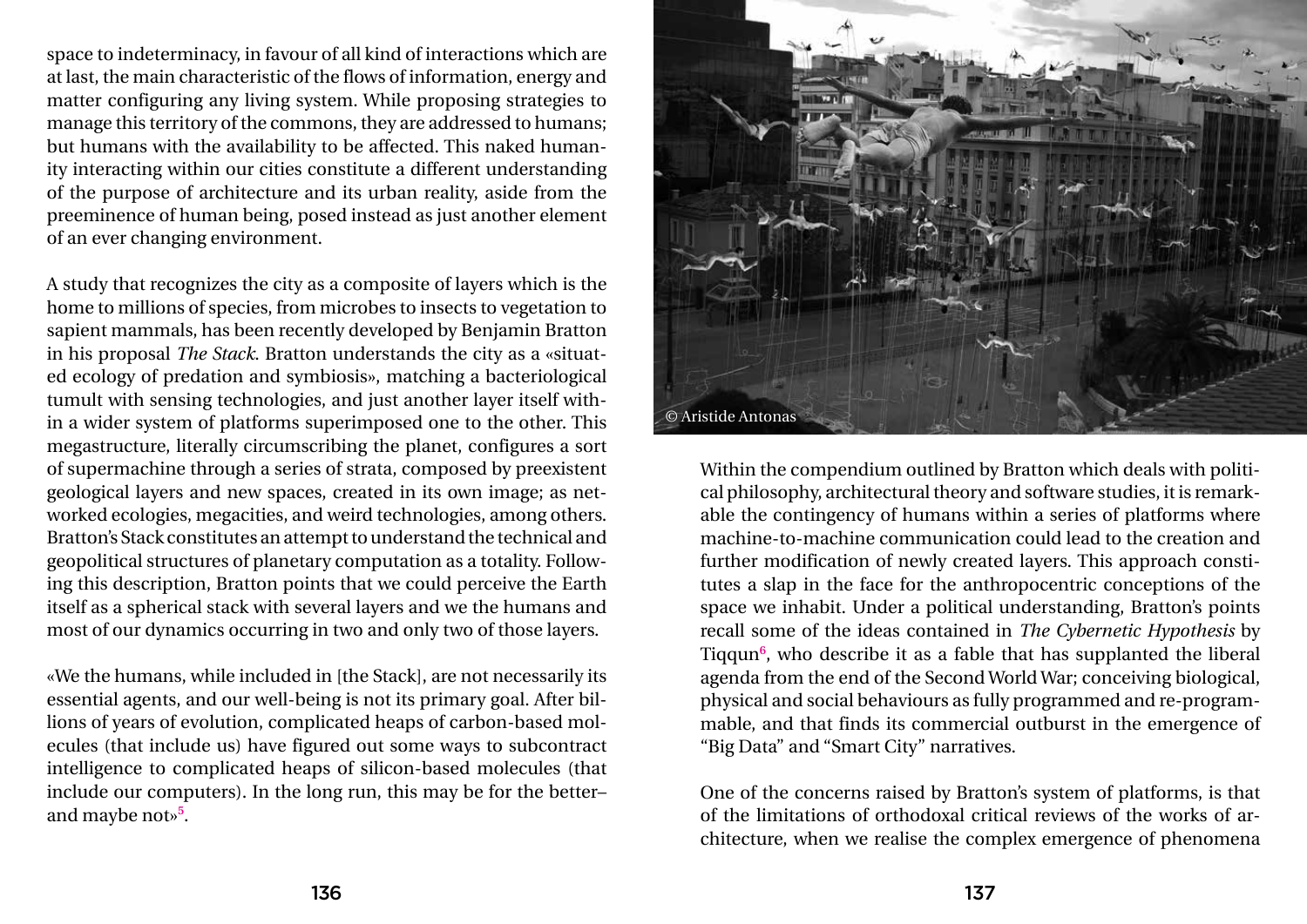that define the spaces we mould and occupy. From this perspective it sounds somehow futile, the intention to reduce the analysis to that of a single work. This attitude would possibly have sense in a world of fully isolated objects and spaces, but in any case in that of mutual affection. Thus, the work of architecture immersed in a dynamic process of conception through design, building through subtraction, and decay through use, seems something closer to digestive processes rather than the subject of pure design concerns.

In our opinion, we need an entropic understanding of the inputs and outputs of the works of architecture within complex systems. If there is any, this would be a relevant contribution from architectural criticism to the evolution of the discipline. The way that criticism was done along the XX century, was in total correspondence with the *status quo* of the architecture practice in those years, within a world perceived solely under human requirements, that found its paroxysm in the outcomes of capitalism. Nevertheless, that approach reveals

insufficient to meet and question the deteriorating consequences of our own development. A relevant analysis and critique derived from it, would need to consider this cycle of conception, ingestion, digestion and possible regeneration — dreamed, and poorly communicated, by the narratives of sustainability.

Alexey Buldakov from Urban Fauna Laboratory<sup>7</sup> points out to the fact that human self-consciousness is limited by the space and time of an individual life, and that we don't have particular organs to perceive entropy and genetic heredity. Referring to the work of Richard Dawkins**<sup>8</sup>** , Buldakov highlights the capacity of mostly all living forms to modify their environment in order to perpetuate their permanence. This includes human beings and by extension our architectural manifestations. But this evolutionary task never occurs in complete isolation, as we subtract materials and conform spaces and layers that also host numerous non-human species. So, although cities are designed by humans as a shelter, and as an evolutionary way to preserve and reproduce human DNA, we as species are the minority in the city, just like cells containing human DNA are in minority in our bodies**<sup>9</sup>** . This analogy makes sense if we realise that our own body is like a small city populated by human and non-human forms of life which coexist and often parasite us in order to preserve their existence, generating an inner microecology that somehow guarantees our own existence too**<sup>10</sup>**. Perceived at the scale of urban relations, and from it to a level of geological events, we can neatly realise the small part that we humans and our architectonic masterpieces seem to play in the game of evolution. But even if it appears as something to be discouraged, the growth and flows of human population reveal ourselves as an expansive species, in need of ever expansive systems of shelter, which are also populated by alien neighbours that finally get connected with us to this planetary network of platforms.

We think it is possible and desirable to overcome the distinction between nature and artifice, the dichotomy between human and non-human interactions in the city, and the allegedly supremacy of this hu-



© Aristide Antonas